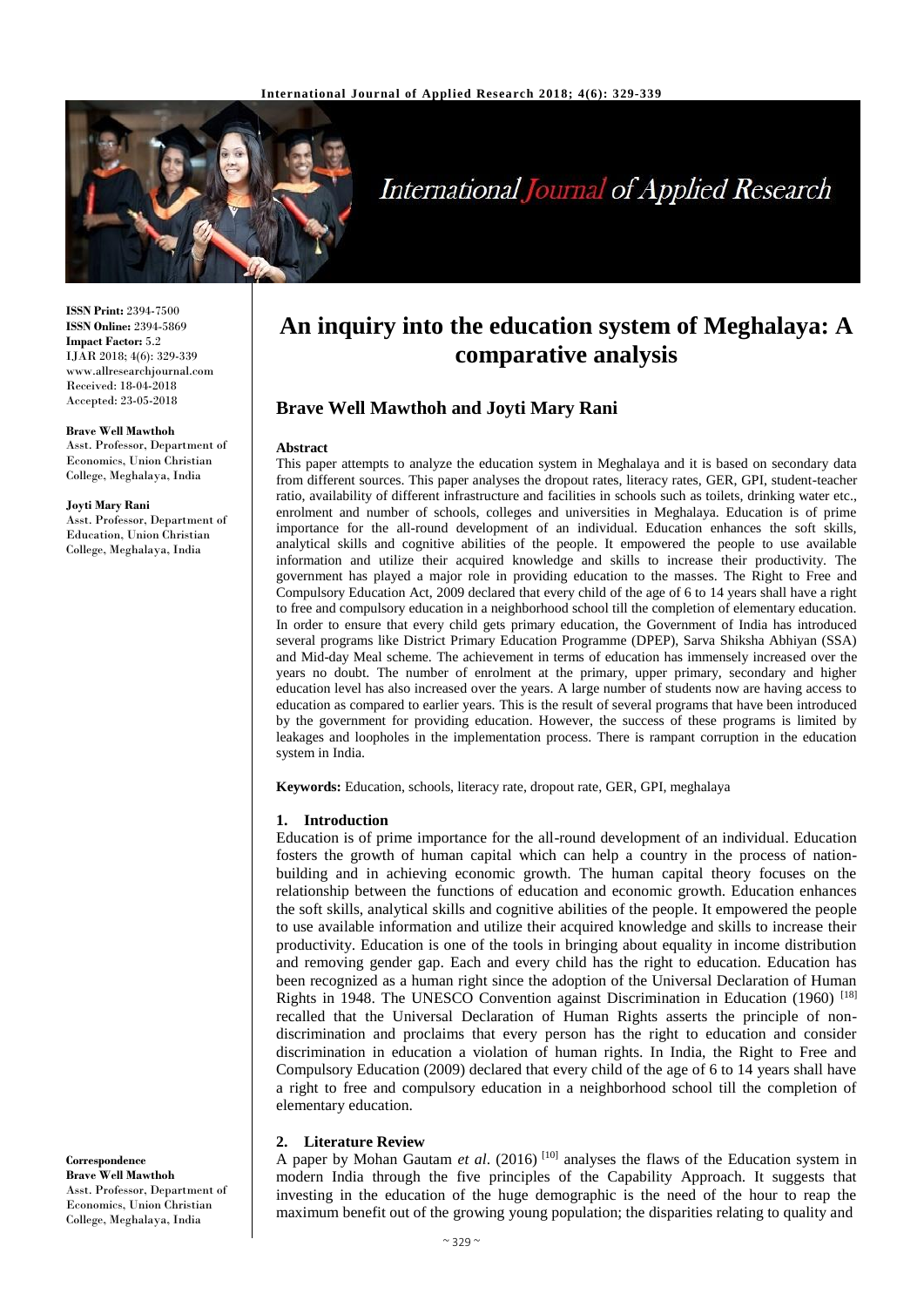distribution of educational opportunities need to be resolved within a very short time frame. The conversion of these potential economic assets into destructive liabilities needs to be prevented. A sensible National Education Policy needs to be formulated to check upon the qualitative and also the quantitative growth of institutions, to ensure that education satisfies not only the industrial but also an individual's needs.

Kamlesh Gakhar and Harjeet Kour (2012)<sup>[5]</sup> analyses the education system of Haryana in comparison to its neighboring states. They try to analyze the prevalent education through indicators such as like Gross Enrolment Ratio, Drop-out rate, number of schools and colleges, number of universities, number of persons who can read English, etc. Gross enrolment ratio of Haryana in the age group of 6 to 11 years is 90.10, which is less than the ratio of India as a whole and all the neighboring states under the study. So far as the drop-out rate is concerned in the age group of 6 to 14 years, Haryana's experience is quite satisfactory because, except Delhi, where the drop-out rate is the lowest, all other states and India as a whole have higher drop-out rates than Haryana. The literacy rate of Haryana was less than the national average at the time of its origin (population census- 1961) but now it has become greater than the national average.

A paper by Dr. K. M. Joshi and Dr. Kinjal Vijay Ahir  $(2013)$ <sup>[6]</sup> analyses the higher education in India. The paper tries to analyze the governance, access, financing, equity, quality and privatization of the Indian higher education. It found out that India has the largest higher education system in the world by the number of institutions with around 634 universities and about 33,023 colleges but it ranks third in terms of enrolments. About 80 percent of the public higher education funding has been sourced from State governments and about 20 percent from the Centre. Trends show that of the various forms of institutes of higher education that exists, the number supported by public funding has stagnated by growth and rather the numbers with private funding have witnessed a speedily rising growth.

Another paper by Mrs. Mukesh Chahal (2015) also analyses the Higher Education in India. The paper tries to study the various emerging issues and challenges associated with higher education and also try to give suggestions. There are many basic problems faced by the higher education system in India. These include lower level of teaching quality, financing of higher education, more concentrated on theories and rather than practical knowledge, traditional methods of teaching, privatization, inadequate facilities, and infrastructure quota system. Other emerging challenges include heterogeneous education system, Interference of political factors, Economic Difficulties and others.

Hill, S. and T. Chalaux (2011) [8] in their working paper entitled, "Improving Access and Quality in the Indian Education System" found out that rising public and private spending has ensured a marked expansion of the Indian education system. Considerable progress has been made in lifting enrolment and reducing gender disparities and the goal of universal enrolment at the elementary level is moving closer to fruition. However, high drop-out rates and low student attendance continue to hold back progress. The Right to Education Act, complemented by other initiatives to encourage attendance, should provide a renewed impetus to rising enrolments. However, introducing other targeted

programs, including those designed to improve the health of children, may also be needed.

Kareena Bhatia1 and Manoj Kumar Dash (2010) in their paper try to find out the factors that help in the creation of value-based higher education. Their paper also tries to compare India's higher education with six different countries taken from different continents of the world. These countries are US, UK, Australia, China, Brazil, and South-Africa. The paper found out that in the Higher Education System of India, there is tremendous growth in the number of universities and colleges from the year 1950 to 2006. The gross enrolment ratio for people living in urban areas was almost 20%, while it was only 6% for rural areas. India has one of the lowest public expenditure on higher education per student at 406 US Dollars.

Marie Lall and Chatham House (2005)<sup>[9]</sup> investigate the Challenges for India's Education System. Since Independence, successive Indian governments have had to address a number of key challenges with regard to education policy, which has always formed a crucial part of its development agenda. The key challenges are improving access and quality at all levels of education, increasing funding, especially with regard to higher education and improving literacy rates. Currently, while Indian institutes of management and technology are world-class, primary and secondary schools, particularly in rural areas, face severe challenges.

## **3. Objective and Methodology**

The objective of this paper is to analyze the education system in Meghalaya in comparison to the other North Eastern States of India. In addition to this, the other objectives include:

- i. To study the number of schools and enrolment in Meghalaya.
- ii. To study the Dropout rate, Gross enrolment ratio, Literacy rate, and Gender Parity Index in Meghalaya.
- iii. To study the availability of different infrastructural facilities in schools.
- iv. To study the college and university education i.e. higher education in Meghalaya and other states of North East India.

Although, there have been quite a large number of papers on the education system in India, a very few have been written on the education system in Meghalaya and North East India. The paper is based on this rationale and attempts to analyze the education system in Meghalaya both at the elementary level or primary level and higher education level or college and university education. The present paper is based on secondary data collected from different sources. The sources include NITI Aayog, Open Government Data (OGD) Platform India, Census of India 2011 and Ministry of Human Resource Development (HRD). The data is analyzed with the help of descriptive statistics in cases where it is required. The education system in Meghalaya in analyzed through a detailed investigation of different indicators such as the number of schools and enrolment, GER, GPI, Dropout rate, Literacy rate, number of colleges and universities etc.

## **4. Profile of the State**

Meghalaya is one of the smallest states in India with an area of 22,249 sq. km. Under the North –Eastern Reorganization Act of 1971, Meghalaya was granted full statehood on 21<sup>st</sup>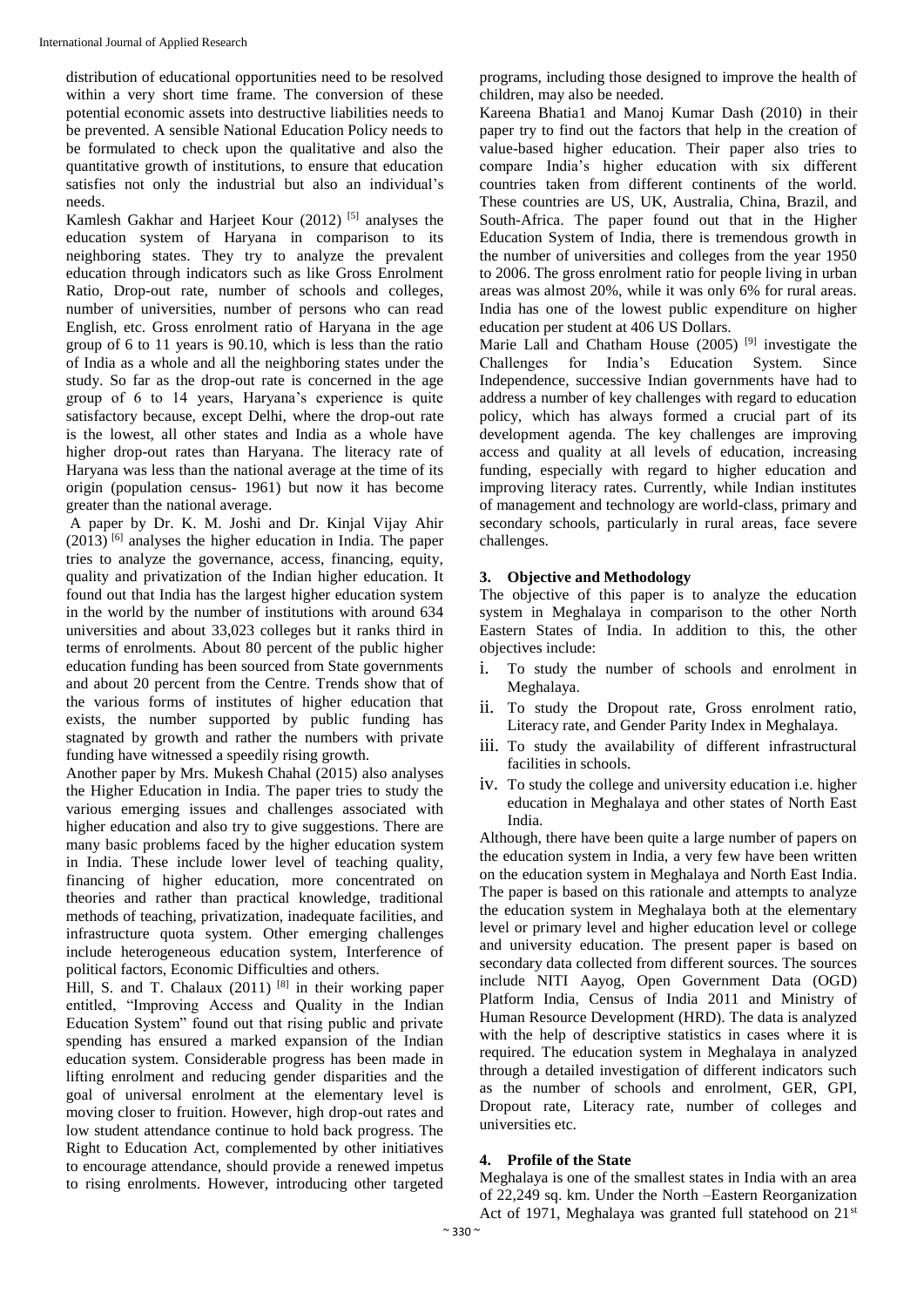January 1972. The state share international borders with Bangladesh on the south and about one-fourth of the western border and the rest are shared with Assam. At present, it has 11 districts. Meghalaya is characterized by great diversities in physical features. It is quite rich in natural resources like coal, uranium, etc. It is also known for its tourism potential. Agriculture is the mainstay of the people of Meghalaya. Apart from potential for agro-based industries the state also possesses rich deposits of limestone, coal and granite (R. Kumar and S. Ram, 2013). In 2016- 2017, the contribution of the tertiary sector to GSDP is 49.53% followed by secondary sector (26.08%) and primary sector (17.74%). The per capita income is  $\square 88,497$  (NITI Aayog, State Statistics 2011-12 Series). Meghalaya has a literacy rate of 74% as per 2011 census.

#### **5. Primary, Secondary, and Higher Secondary Education**

In order to strengthen a nation, investment in primary and secondary education is very important. Educating the children can contribute a lot to the accumulating asset of human capital of a nation. In order to ensure that every child gets primary education, the Government of India has introduced several programs like District Primary Education Programme (DPEP) launched in 1994 and Sarva Shiksha Abhiyan (SSA) launched in 2001. The goal of DPEP is to attain universal elementary education through district specific planning providing all children with access to primary education. SSA is an umbrella plan for elementary education in India and includes the DPEP. The basic goal of SSA is to provide meaningful and quality education to all children between ages 6 to 14 years. Another program introduced by the government to improve enrolment, attendance and to take care of nutritional needs of the children is the Mid-day meal program launched in 1995.

| <b>State</b>                                                                                                                                               | Year    | <b>Total</b><br><b>Schools</b>                              | Goverment<br><b>Schools</b> | <b>Schools</b>                                                                                                                                                                                                                                | Private Total Rural<br><b>Schools</b> | <b>Rural</b><br>Government | <b>Rural</b><br>Private |                                                                                                                                                                                                                                               |  |  |
|------------------------------------------------------------------------------------------------------------------------------------------------------------|---------|-------------------------------------------------------------|-----------------------------|-----------------------------------------------------------------------------------------------------------------------------------------------------------------------------------------------------------------------------------------------|---------------------------------------|----------------------------|-------------------------|-----------------------------------------------------------------------------------------------------------------------------------------------------------------------------------------------------------------------------------------------|--|--|
| Arunachal                                                                                                                                                  | 2010-11 | 4,440                                                       | 4,101                       | 339                                                                                                                                                                                                                                           | 4,108                                 | 3,895                      | 213                     |                                                                                                                                                                                                                                               |  |  |
| Pradesh                                                                                                                                                    | 2015-16 | 4,012                                                       | 3,464                       | 518                                                                                                                                                                                                                                           | 3,581                                 | 3,244                      | 337                     |                                                                                                                                                                                                                                               |  |  |
|                                                                                                                                                            | 2010-11 | 53,859                                                      | 44,371                      | 9,488                                                                                                                                                                                                                                         | 50,942                                | 42,051                     | 8,891                   |                                                                                                                                                                                                                                               |  |  |
| Assam                                                                                                                                                      | 2015-16 | 65,894                                                      | 50,143                      | 7,839                                                                                                                                                                                                                                         | 54,763                                | 47,764                     | 6,999                   |                                                                                                                                                                                                                                               |  |  |
|                                                                                                                                                            | 2010-11 | 3,760                                                       | 2,402                       | 1,358                                                                                                                                                                                                                                         | 3,176                                 | 2,111                      | 1,065                   |                                                                                                                                                                                                                                               |  |  |
| Manipur                                                                                                                                                    | 2015-16 | 4,865                                                       | 3,308                       | 1,432                                                                                                                                                                                                                                         | 4,110                                 | 2,995                      | 1,115                   |                                                                                                                                                                                                                                               |  |  |
|                                                                                                                                                            | 2010-11 | 12,377                                                      | 7,596                       | 4,781                                                                                                                                                                                                                                         | 11,646                                | 7,280                      | 4,366                   |                                                                                                                                                                                                                                               |  |  |
| Meghalaya                                                                                                                                                  | 2015-16 | 13,277                                                      | 7,764                       | 5,398                                                                                                                                                                                                                                         | 12,374                                | 7,432                      | 4,942                   |                                                                                                                                                                                                                                               |  |  |
|                                                                                                                                                            | 2010-11 | 2,892                                                       | 2,338                       | 554                                                                                                                                                                                                                                           | 2,039                                 | 1,765                      | 274                     |                                                                                                                                                                                                                                               |  |  |
| Mizoram                                                                                                                                                    | 2015-16 | 3,072                                                       | 2,277                       | 791                                                                                                                                                                                                                                           | 2,191                                 | 1,711                      | 480                     |                                                                                                                                                                                                                                               |  |  |
|                                                                                                                                                            | 2010-11 | 2,826                                                       | 2,101                       | 725                                                                                                                                                                                                                                           | 2,397                                 | 1,925                      | 472                     |                                                                                                                                                                                                                                               |  |  |
| Nagaland                                                                                                                                                   | 2015-16 | 2,799                                                       | 2,092                       | 707                                                                                                                                                                                                                                           | 2,341                                 | 1,895                      | 446                     |                                                                                                                                                                                                                                               |  |  |
|                                                                                                                                                            | 2010-11 | 1,201                                                       | 895                         | 306                                                                                                                                                                                                                                           | 1,130                                 | 869                        | 261                     |                                                                                                                                                                                                                                               |  |  |
| Sikkim                                                                                                                                                     | 2015-16 | 1,279                                                       | 870                         | 409                                                                                                                                                                                                                                           | 1,181                                 | 841                        | 340                     |                                                                                                                                                                                                                                               |  |  |
|                                                                                                                                                            | 2010-11 | 4,386                                                       | 4,217                       | 169                                                                                                                                                                                                                                           | 4,088                                 | 3,989                      | 99                      |                                                                                                                                                                                                                                               |  |  |
| Tripura                                                                                                                                                    | 2015-16 | 4,844                                                       | 4,322                       | 335                                                                                                                                                                                                                                           | 4,287                                 | 4,055                      | 232                     |                                                                                                                                                                                                                                               |  |  |
| India                                                                                                                                                      | 2010-11 | 1,329,307                                                   | 1,064,700                   | 264,607                                                                                                                                                                                                                                       | 1,156,844                             | 987,180                    | 169,664                 |                                                                                                                                                                                                                                               |  |  |
|                                                                                                                                                            | 2015-16 | 1,405,027                                                   | 1,043,151                   | 324,263                                                                                                                                                                                                                                       | 1,195,268                             | 969,120                    | 226,148                 |                                                                                                                                                                                                                                               |  |  |
| gh growth in the national income,<br>es i.e., transports and communications,<br>and per capita income etc., is an<br>of the development of the country, in |         |                                                             |                             |                                                                                                                                                                                                                                               |                                       |                            |                         | India, Assam has the maximum number of schools both in<br>the year 2010-11 and 2015-16. Most the areas in North East<br>India are rural and hence we see that maximum number of<br>schools in rural areas and the same case follow for India. |  |  |
| erved that education also plays a major                                                                                                                    |         |                                                             |                             |                                                                                                                                                                                                                                               |                                       |                            |                         | We have seen that majority of the schools are run by the                                                                                                                                                                                      |  |  |
| f schools that a state or country has                                                                                                                      |         |                                                             |                             | government agency. Investment in education does not bring                                                                                                                                                                                     |                                       |                            |                         |                                                                                                                                                                                                                                               |  |  |
| cess to education. From table 1, the                                                                                                                       |         |                                                             |                             |                                                                                                                                                                                                                                               |                                       |                            |                         | much profit to private party. However, it is the primary duty                                                                                                                                                                                 |  |  |
| ols in Meghalaya in the year 2010-11                                                                                                                       |         |                                                             |                             | of the government is to provide education to the masses.                                                                                                                                                                                      |                                       |                            |                         |                                                                                                                                                                                                                                               |  |  |
| hich 7596 are government schools and                                                                                                                       |         |                                                             |                             | The government actively participates in providing education<br>to the masses to empower them. The Government of India                                                                                                                         |                                       |                            |                         |                                                                                                                                                                                                                                               |  |  |
| hools. A very high percentage of the<br>areas. In 2015-16, there were 13,277                                                                               |         |                                                             |                             |                                                                                                                                                                                                                                               |                                       |                            |                         |                                                                                                                                                                                                                                               |  |  |
| out of which 12,374 are located in the                                                                                                                     |         |                                                             |                             | has undertaken several schemes with the motive to educate<br>the masses. Schemes such as Sarva Shiksha Abhiyaan and<br>the Mid-Day Meal Scheme can be given the credit for the<br>rapid expansion of the elementary education system in India |                                       |                            |                         |                                                                                                                                                                                                                                               |  |  |
| plies that 93.2%. of the schools are                                                                                                                       |         |                                                             |                             |                                                                                                                                                                                                                                               |                                       |                            |                         |                                                                                                                                                                                                                                               |  |  |
| as. The total number of government                                                                                                                         |         |                                                             |                             |                                                                                                                                                                                                                                               |                                       |                            |                         |                                                                                                                                                                                                                                               |  |  |
| 58.48% whereas the total number of                                                                                                                         |         | over the last decade. The Sarva Shiksha Abhiyan -led to the |                             |                                                                                                                                                                                                                                               |                                       |                            |                         |                                                                                                                                                                                                                                               |  |  |
| 398 i.e., 40.66%. This shows that the                                                                                                                      |         |                                                             |                             | formation of over 200,000 new schools has led to the                                                                                                                                                                                          |                                       |                            |                         |                                                                                                                                                                                                                                               |  |  |
| ge share in providing education to the                                                                                                                     |         |                                                             |                             | additional enrolment of over 21 million children. Since the                                                                                                                                                                                   |                                       |                            |                         |                                                                                                                                                                                                                                               |  |  |
| dia level the total number of schools is                                                                                                                   |         |                                                             |                             |                                                                                                                                                                                                                                               |                                       |                            |                         | inception of the Sarva Shiksha Abhiyan, the percentage out-                                                                                                                                                                                   |  |  |
| 5-16. The share of rural school to the                                                                                                                     |         |                                                             |                             |                                                                                                                                                                                                                                               |                                       |                            |                         | of-school children came down from 18.4% in 2000–01 to                                                                                                                                                                                         |  |  |
| ols is 85.1% and that of the government                                                                                                                    |         |                                                             |                             |                                                                                                                                                                                                                                               |                                       |                            |                         | 4.3% in 2009 (Chandrappa, 2014) <sup>[4]</sup> . The 86th constitutional                                                                                                                                                                      |  |  |

**Table 1:** Number of Schools in Meghalaya, Other NE states, and India

Education plays a very important role in the development of the country. Although growth in the national income, infrastructural facilities i.e., transports and communications, capital equipment and per capita income etc., is an important indicator of the development of the country, in recent years, it is observed that education also plays a major role. The number of schools that a state or country has indicates people's access to education. From table 1, the total number of schools in Meghalaya in the year 2010-11 was 12,377 out of which 7596 are government schools and 4,781 are private schools. A very high percentage of the schools are in rural areas. In 2015-16, there were 13,277 schools in Meghalaya out of which 12,374 are located in the rural areas. This implies that 93.2%. of the schools are situated in rural areas. The total number of government schools is 7,764 i.e., 58.48% whereas the total number of private schools is 5,398 i.e., 40.66%. This shows that the government has a huge share in providing education to the masses. At the all India level the total number of schools is 1,405,027 as on 2015-16. The share of rural school to the total number of schools is 85.1% and that of the government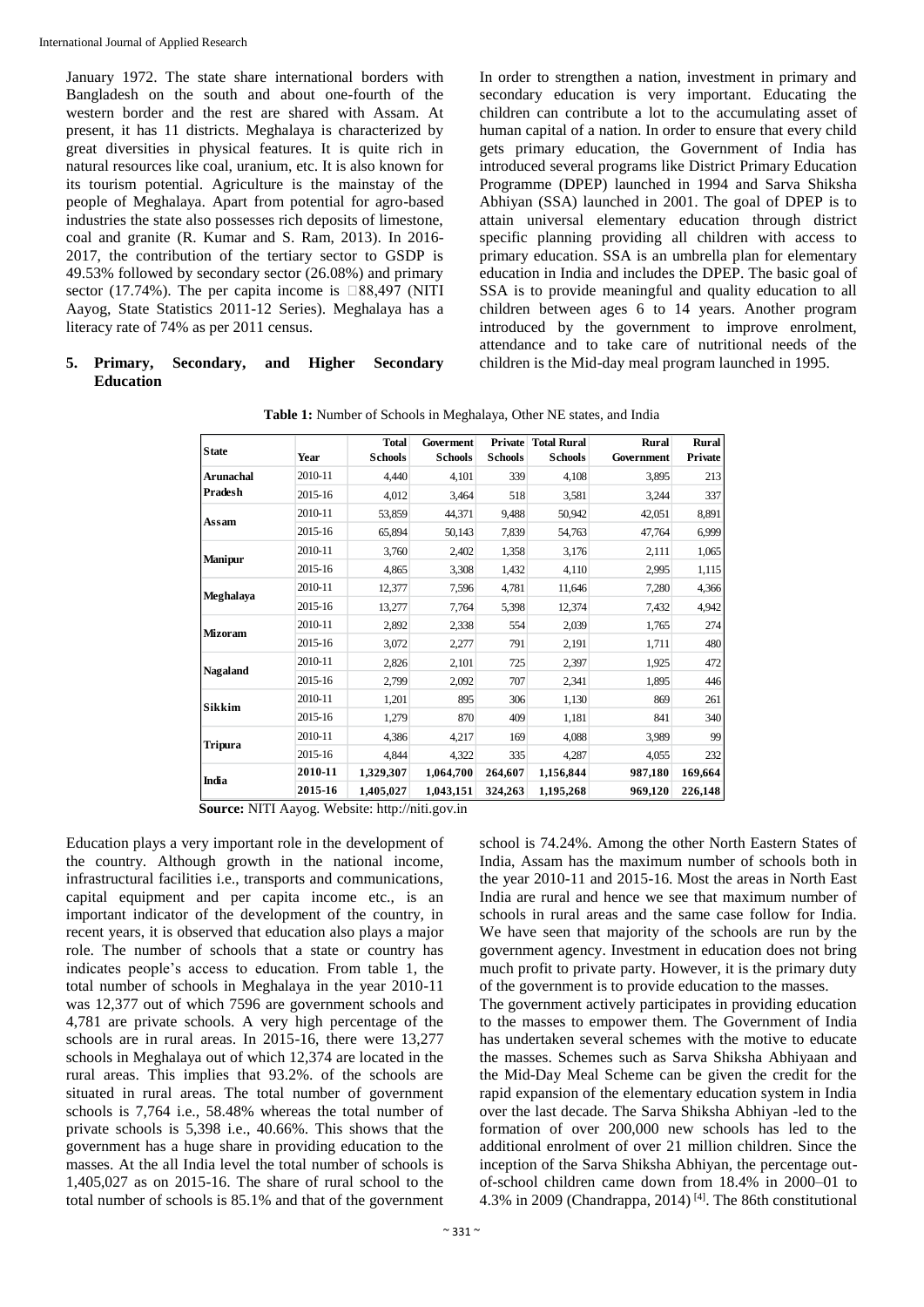amendment by the parliament and article 21A in the year of 2002 made Right to Education a fundamental right. Subsequently, "Right to Free and Compulsory Education Act" was approved by the president of India on 26th August 2009 and got officially published in the Gazette of India on 27th August 2009. According to the Act, every child of India in the 6 to 14 years age group; has a right to free and compulsory education till the completion of elementary education. India became one of the 135 countries to make education a fundamental right for its citizens when the act came into force on 1st April 2010. It put the Right to Education at par with Right to life.

|                      |                    | 2010-11                                                                               |            | 2015-16                   |                                                              |                                                  |  |  |
|----------------------|--------------------|---------------------------------------------------------------------------------------|------------|---------------------------|--------------------------------------------------------------|--------------------------------------------------|--|--|
| <b>State</b>         | Total<br>Enrolment | <b>Enrolment in Enrolment</b><br>in Private<br>Goverment<br><b>Schools</b><br>Schools |            | Total<br><b>Enrolment</b> | <b>Enrolment</b><br>in<br><b>Goverment</b><br><b>Schools</b> | <b>Enrolment</b><br>in Private<br><b>Schools</b> |  |  |
| Arunachal<br>Pradesh | 331,997            | 270,295                                                                               | 61,702     | 322,458                   | 232,903                                                      | 87,420                                           |  |  |
| Assam                | 5,143,018          | 4,097,714                                                                             | 1,045,304  | 5,432,053                 | 4,140,192                                                    | 955,449                                          |  |  |
| Manipur              | 488,523            | 193,158                                                                               | 295,365    | 502,596                   | 188,020                                                      | 301,111                                          |  |  |
| Meghalaya            | 658,673            | 336,648                                                                               | 322,025    | 775,613                   | 379,770                                                      | 388,651                                          |  |  |
| Mizoram              | 234,485            | 154,568                                                                               | 79,917     | 214,317                   | 112,402                                                      | 101,818                                          |  |  |
| Nagaland             | 411,383            | 191,466                                                                               | 219,917    | 349,696                   | 166,596                                                      | 183,100                                          |  |  |
| Sikkim               | 126,542            | 102,839                                                                               | 23,703     | 105,297                   | 73,272                                                       | 32,025                                           |  |  |
| Tripura              | 610,098            | 557,853                                                                               | 52,245     | 569,512                   | 468,117                                                      | 84,693                                           |  |  |
| India                | 189,166,464        | 130,058,559                                                                           | 59,107,905 | 187,625,797               | 111,104,797                                                  | 71,375,786                                       |  |  |

**Table 2:** Enrolment in Different Types of Schools

**Source:** NITI Aayog. Website: http://niti.gov.in Source: NITI Aayog. Website: http://niti.gov.in

Enrolment indicates the number of students that are going to schools. The total enrolment in Meghalaya during the year 2010-11 was 658,673 students which increase to 775,613 students during the year 2015-16. In 2010-11, the number of enrolment was higher in government schools than in private schools while in 2015-16, the enrolment was higher in private schools i.e. 388,651 students as against 379,770 students in government schools. This shows that the parents now prefer private schools over government schools. There are several reasons behind such a shift. Goyal, S. and Pandey, P (2009)<sup>[7]</sup>. Found out that: Private schools offering primary education have grown at a rapid rate in India. Parents value good quality education and are willing to pay for it. Apart from tuition fees, parents incur considerable expenditure to send a child to a private school spending money on uniforms and textbooks, which they can otherwise avail for free in a government school. Poor quality of education in government schools is considered as a major reason for the rapid growth in the number of private schools. Parents perceive private schools to be more accountable and offering better quality education

The number of enrolment in Meghalaya is higher than all other North Eastern states except for Assam both for the year of 2010-11 and 2015-16. In 2015-16, the number of enrolment in private schools is higher than in private schools for Meghalaya and Assam except for the states like

Arunachal Pradesh, Mizoram, Nagaland, Sikkim and Tripura.

#### **6. Gross Enrolment Ratio (GER)**

Gross Enrolment Ratio (GER) is the total enrolment in a specific level of education, regardless of age, expressed as a percentage of the eligible official school-age population corresponding to the same level of education in a year. A high GER generally indicates a high degree of participation, whether the pupils belong to the official age group or not. The achievement of a GER of 100% is, therefore, a necessary but not sufficient condition for enrolling all eligible population in higher education institutes. GER can exceed 100% due to the inclusion of over-aged and underaged pupils/students because of early or late entrants, and grade repetition. The GER of Meghalaya for class I-V (6-10 years) of 195 is the highest among all the North Eastern states of India while the GER for class XI-XII (16-17 years) of about 15 is the lowest. For class I-VIII (6-13 years), the GER at 154 is also high among all other states except Manipur with a GER of 155. Again, the GER for class I-X (6-15 years) of 132 is also highest among NE India states except for the states of Arunachal Pradesh, Manipur, and Mizoram. Overall GER for class I-XII (6-17 years) for Meghalaya is 112 which is again high compared to all other NE states except Arunachal Pradesh, Manipur, and Mizoram which have a slightly higher GER than Meghalaya.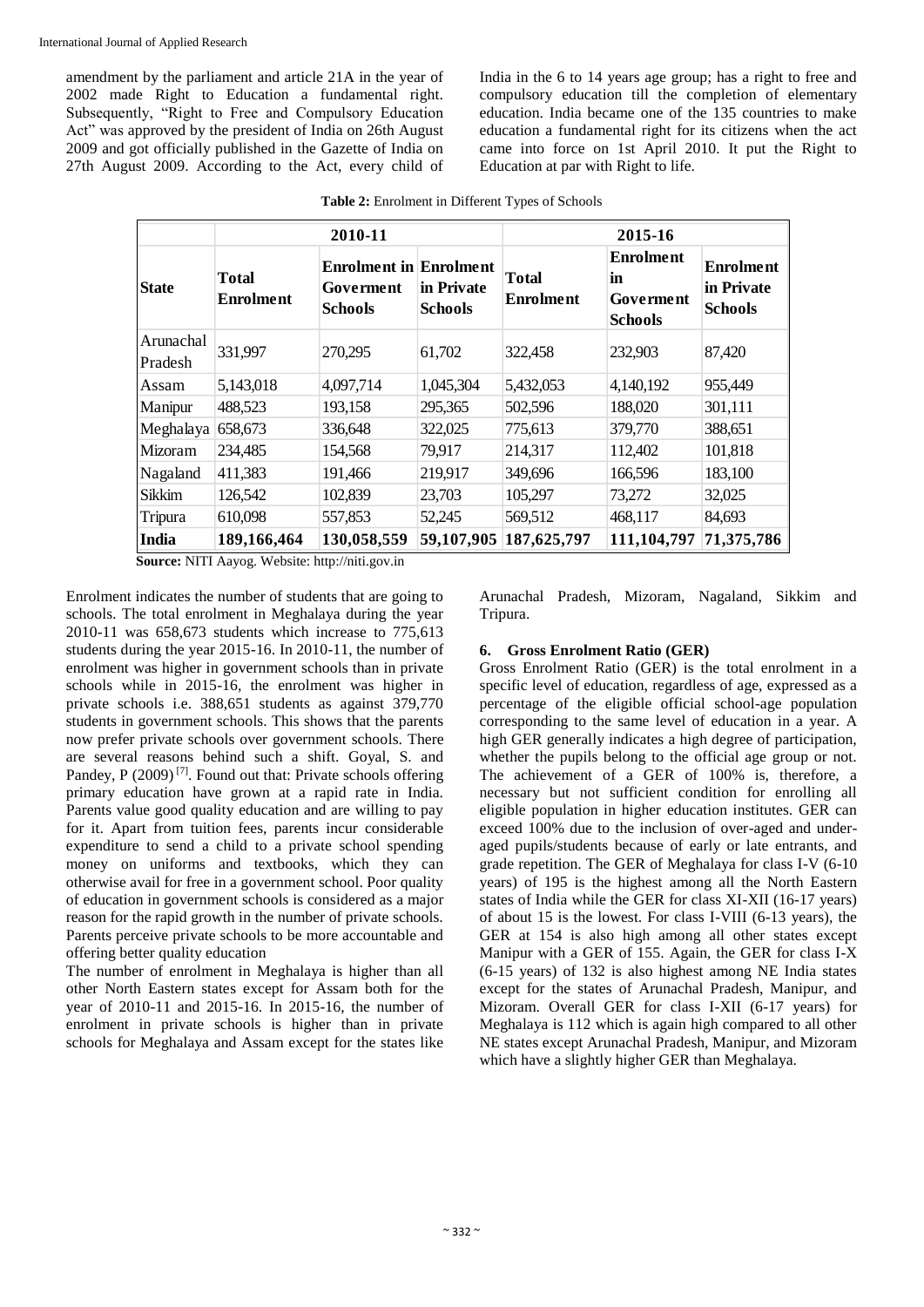

**Fig 1:** Gross Enrolment Ratio in the different NE States **Source:** Open Government Data (OGD) Platform India. Website: https://data.gov.in

Hence, we can conclude that the GER of class group such as class I-V (6-10 years), class VI-VIII (11-13 years), class I-VIII (6-13 years), class I-X (6-15 years) and class I-XII (6- 17 years) are satisfactory whereas there is serious concern with regard to class group of class IX-X (14-15 years), class XI-XII (16-17 years) and class IX-XII (14-17 years) where the GER is very low. A very large chunk of students in the age group of 14-17 have a high vulnerability to discontinue their studies and hence the GER is low. The reason behind this may be poverty, family financial problems, contribution to family income, uninterested in continuing their further studies etc. Among all North East India states, Assam and Nagaland seem to have a low GER in all the class groups. At the all India level, the GER for class I-XII (6-17 years) is 86% which indicate that it is quite low and hence lower participation.

## **7. Drop-Out Rates**

A dropout is a pupil who leaves school before the completion of a school stage or leaving at some intermediate or non-terminal point of a given level of education or at different school stage. The drop-out rate is the proportion of children which cease to remain enrolled in the schooling system. In Meghalaya, the drop-out rate among the primary level as of 2014-15 is 9.46%. In the primary level, the dropout rate among the boys is 10.35% and the drop-out rate of girls is 8.56%. In the upper primary level, the total dropout rate is 6.52% and among the boys and girls, the dropout rate is 6.77% and 6.3% respectively. In both the primary and upper primary level, the drop-out rate of girls is lower than that of boys. In the secondary level, the drop-out rate is 20.52%. The dropout rate for the boys is 20.8% are boys and for the girls, the dropout rate is 20.27%.

Table 3: Drop-out Rates in Meghalaya, Other NE states, and India as of 2014-15

|              |             |              |              | Upper       | <b>Upper</b> | <b>Upper</b>   |                  |                  |                  |
|--------------|-------------|--------------|--------------|-------------|--------------|----------------|------------------|------------------|------------------|
|              | Primary     | Primary      | Primary      | Primary     | Primary      | <b>Primary</b> | <b>Secondary</b> | <b>Secondary</b> | <b>Secondary</b> |
| <b>State</b> | <b>Boys</b> | <b>Girls</b> | <b>Total</b> | <b>Boys</b> | <b>Girls</b> | <b>Total</b>   | <b>Boys</b>      | <b>Girls</b>     | <b>Total</b>     |
| Arunachal    |             |              |              |             |              |                |                  |                  |                  |
| Pradesh      | 11.51       | 10.09        | 10.82        | 5.31        | 8.08         | 6.71           | 18.33            | 15.81            | 17.11            |
| Assam        | 16.07       | 14.65        | 15.36        | 10.45       | 10.56        | 10.51          | 24.64            | 29.28            | 27.06            |
| Manipur      | 9.5         | 9.83         | 9.66         | 3.61        | 4.8          | 4.2            | 12.94            | 15.86            | 14.38            |
| Meghalaya    | 10.35       | 8.56         | 9.46         | 6.77        | 6.3          | 6.52           | 20.8             | 20.27            | 20.52            |
| Mizoram      | 10.17       | 10.03        | 10.1         | 5.46        | 4.06         | 4.78           | 23.02            | 20.73            | 21.88            |
| Nagaland     | 6.18        | 5.02         | 5.61         | 7.87        | 7.97         | 7.92           | 17.98            | 18.47            | 18.23            |
| Sikkim       | 3.75        | 0.62         | 2.27         | 2.07        | 1.08         | 1.57           | 17.58            | 14.39            | 15.89            |
| Tripura      | 1.37        | 1.19         | 1.28         | 2.37        | 1.61         | 1.99           | 28.03            | 28.83            | 28.42            |
| All India    | 4.36        | 3.88         | 4.13         | 3.49        | 4.6          | 4.03           | 17.21            | 16.88            | 17.06            |

Source: Open Government Data (OGD) Platform India. Website: https://data.gov.in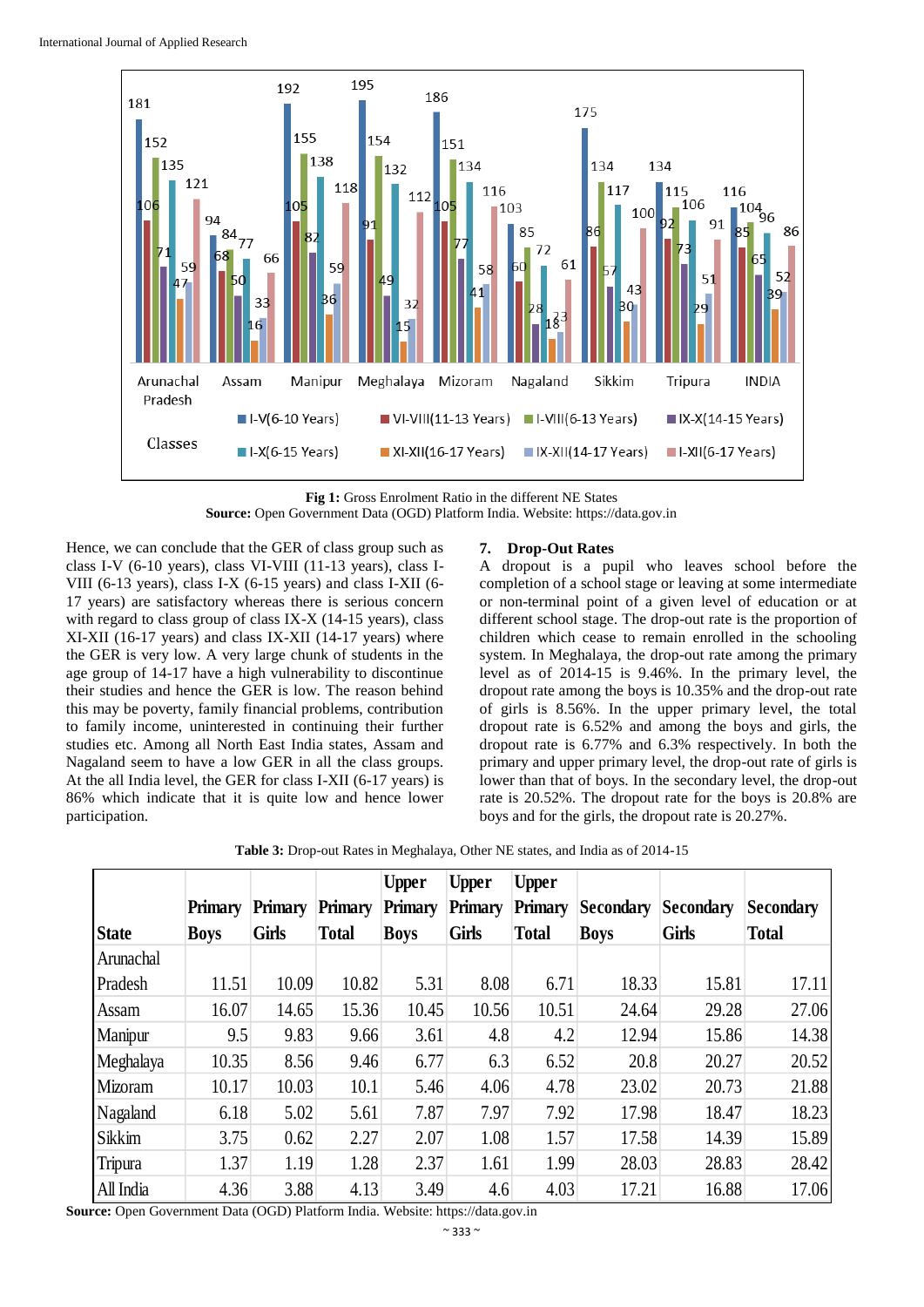Among the North Eastern states of India, in the primary level, states like Assam (15.36%), Arunachal Pradesh (10.82%), and Meghalaya have very high dropout rates as compared to the other states. Tripura has the lowest dropout rates of only 1.28%. In the upper primary level, Assam has the highest dropout rate of 10.51%. All the states have very high dropout rates in the secondary level. The drop-out rate is higher in the secondary level as compared to primary and upper primary level and it is interesting to note that in the secondary level the dropout rate is higher among the girls rather than the boys. The primary cause for a low drop-rate in the primary and upper primary level can be attributed to the introduction of the free and compulsory education by the Government of India. Through the Right to Education Act, the government is providing free and compulsory education to all the students from the age of 6 to14 years. In the secondary level, there is a high dropout rate because most of the students cannot effort to continue their studies. The reason behind high dropout rates among the girls can be

associated with the social and cultural factors such as marriage, household responsibility etc.

### **8. Student-Teacher Ratio (STR)**

The student-teacher ratio (STR) is an important indicator of class size. The student-teacher ratio is the number of students who attend a school or university divided by the number of teachers in the institution. The smaller the class size the greater the ability of a teacher to communicate and impart good education to the students and vice versa. Smaller class size ensures the effectiveness of the teacher to cater individual needs of the students. Many studies and research also support this view. Since the role of the teacher is immense in shaping the character and outlook of the student, it is, therefore, necessary that the class size is smaller. Amongst the OECD countries, the average class size at the lower secondary level is 23. There are countries like Finland, Iceland, the UK with class sizes of 19 and lower and countries like Turkey, Korea, and China with class sizes of 28, 34 and even 54 (OECD, 2012)<sup>[20]</sup>.

|                     |                       | <b>Teachers</b> in          | <b>Teachers</b> in               | <b>Student-Teacher Ratio</b>    |                                                   |                                                        |  |  |
|---------------------|-----------------------|-----------------------------|----------------------------------|---------------------------------|---------------------------------------------------|--------------------------------------------------------|--|--|
| State               | <b>Total Teachers</b> | Goverment<br><b>Schools</b> | <b>Private</b><br><b>Schools</b> | <b>Total</b><br><b>Teachers</b> | <b>Teachers</b> in<br>Goverment<br><b>Schools</b> | <b>Teachers</b> in<br><b>Private</b><br><b>Schools</b> |  |  |
| l Arunachal Pradesh | 21,584                | 15,331                      | 6,051                            | 15                              | 15                                                | 14                                                     |  |  |
| l Assam             | 302,001               | 204,554                     | 73,872                           | 18                              | 20                                                | 13                                                     |  |  |
| Manipur             | 38,936                | 19,803                      | 17,835                           | 13                              | 9                                                 | 17                                                     |  |  |
| Meghalaya           | 44,148                | 22,924                      | 20,721                           | 18                              | 17                                                | 19                                                     |  |  |
| Mizoram             | 18,482                | 11,712                      | 6,750                            | 12                              | 10                                                | 15                                                     |  |  |
| Nagaland            | 30,320                | 19,212                      | 11,108                           | 12                              | 9                                                 | 16                                                     |  |  |
| <b>Sikkim</b>       | 15,077                | 10,911                      | 4,166                            | 7                               | 7                                                 | 8                                                      |  |  |
| Tripura             | 46,613<br>.           | 40,293                      | 5,696                            | 12                              | 12                                                | 15                                                     |  |  |

**Table 4:** Number of Teachers in Schools and Student-Teacher Ratio as of 2015-16 Table 4. Number of Teachers in Schools and Student-Teacher Ratio as of 2015-16

**Source:** NITI Aayog. Website: http://niti.gov.in Source: NITI Aayog. Website: http://niti.gov.in

Teachers play an important role in educating the students and he/she is the backbone for the success and prosperity of the students. The STR in Meghalaya for 2015-16 is 18. For government and private schools, the STR is 17 and 19 respectively. Among all the states, Sikkim has the lowest STR of 7, i.e. for each teacher, there are only 7 students. From table 4, we can conclude that the STR is quite satisfactory in Meghalaya as well as other states of North East India. The total number of teachers in Meghalaya as of 2015-16 is 44,148, out of which 22,924 numbers of teachers are in government schools and 20,721 are in private schools. The number of teachers in government schools is more than in private schools. Among other states, Assam and Tripura have the maximum number of teachers with a total of 302,001 and 46,613 teachers respectively.

#### **9. Schools with different Infrastructural facilities**

The availability of different facilities in schools helps in further enhancing the education process of the students. Facilities such as good roads, playground, toilets, drinking water, mid-day meal, electricity, computers, kitchen sheds,

number of teachers in a school is an indication that the school has adequate facilities in providing quality education and in bringing about the overall development of the students. From table 5, it can be seen that the percentage of schools with a single teacher is 6.9% in 2011-12 which increased slightly to 7.5% in 2015-16. About 100% of the schools in Meghalaya are approachable by all-weather roads in 2011-12 and this has fallen down sharply to 56.9% in 2015-16. The percentage of schools with playground facility is very low in Meghalaya where it is only 35.8% in 2011-12 and 33.1% in 2015-16. Not all schools have toilets and about 60% of the schools have separate toilets for boys and girls in 2011-12. This has gradually increased and percentage of boys' toilet has increased to 85.6% and girls' toilet has increased to 87.7%. In 2011-12, only 59.9% of the schools have drinking water facility and this has slightly increased to 62.2% in 2015-16. A very low percentage of the schools have electricity with 14% of the schools in 2011-12 and 20.4% in 2015-16. Similarly, the percentage of schools with computers is also low with 7.5% of the schools have computers in 2011-12 and 9.7% in 2015-16.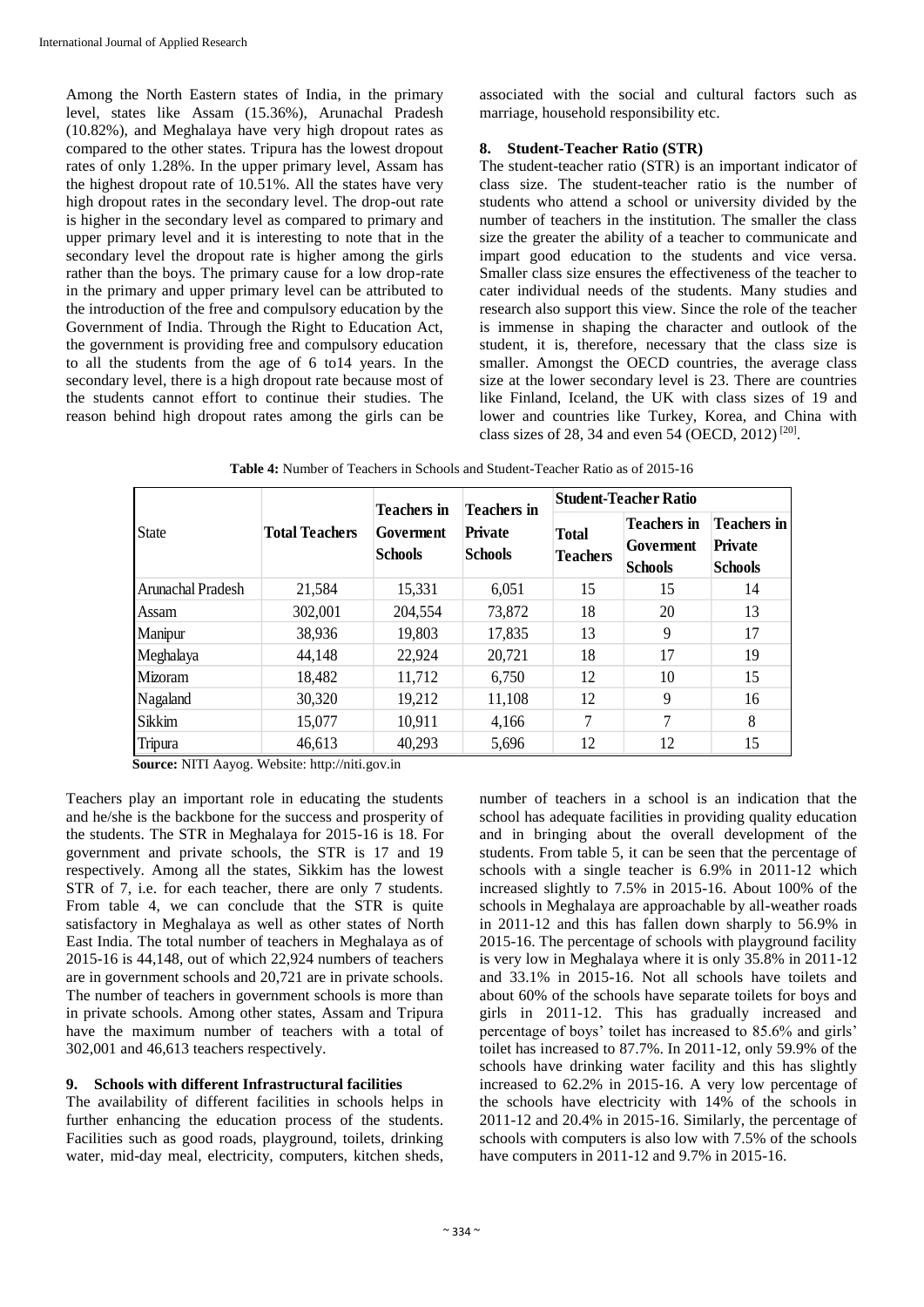| Table 5: Percentage of Schools with Infrastructure and Different Facilities |  |
|-----------------------------------------------------------------------------|--|
|-----------------------------------------------------------------------------|--|

| <b>States</b>         | Year          | Single-<br><b>Teacher</b><br>Schools | <b>Schools</b><br>Approa<br>chable<br>by All<br>Weathe<br>r Road | <b>Schools</b><br>with<br>Playgro<br>und<br>Facility | <b>Schools</b><br>with<br>Girls'<br>Toilet | <b>Schools</b><br>with<br>Boys'<br>Toilet | <b>Schools</b><br>with<br>Drinkin Day<br>g Water | <b>Schools</b><br>Provide<br>d Mid<br>Meal | <b>Schools</b><br>with<br>Electric<br>ity | <b>Schools</b><br>with<br>Comput<br>er |
|-----------------------|---------------|--------------------------------------|------------------------------------------------------------------|------------------------------------------------------|--------------------------------------------|-------------------------------------------|--------------------------------------------------|--------------------------------------------|-------------------------------------------|----------------------------------------|
| Arunachal             | 2011-12 43.1% |                                      | 100.0%                                                           | 32.5%                                                | 55%                                        | 51%                                       | 78.0%                                            | 84.3%                                      | 22.9%                                     | 18.6%                                  |
| Pradesh               | 2015-16 27%   |                                      | 66%                                                              | 39%                                                  | 96.50%                                     | 95.60%                                    | 81.40%                                           | 92.50%                                     | 34.60%                                    | 24%                                    |
|                       | 2011-12 15.4% |                                      | 100.0%                                                           | 52.4%                                                | 66%                                        | 56%                                       | 77.3%                                            | 89.9%                                      | 12.2%                                     | 6.5%                                   |
| Assam                 | 2015-16 2%    |                                      | 82.50%                                                           | 56.40%                                               | 84.30%                                     | 83.40%                                    | 85.80%                                           | 98.40%                                     | 19.50%                                    | 8.70%                                  |
|                       | 2011-12 10.1% |                                      | 100.0%                                                           | 56.9%                                                | 93%                                        | 93%                                       | 94.8%                                            | 96.3%                                      | 24.1%                                     | 20.8%                                  |
| <b>Manipur</b>        | 2015-16 6.8   |                                      | 83.90%                                                           | 53.50%                                               | 98.80%                                     | 98.70%                                    | 99.70%                                           | 91.10%                                     | 32.10%                                    | 26.10%                                 |
|                       | 2011-12 6.9%  |                                      | 100.0%                                                           | 35.8%                                                | 60%                                        | 60%                                       | 59.9%                                            | 89.4%                                      | 14.0%                                     | 7.5%                                   |
| Meghalaya 2015-16 7.5 |               |                                      | 56.90%                                                           | 33.10%                                               | 85.60%                                     | 87.70%                                    | 62.60%                                           | 97.50%                                     | 20.40%                                    | 9.70%                                  |
|                       | 2011-12 1.5%  |                                      | 100.0%                                                           | 40.3%                                                | 94%                                        | 73%                                       | 90.1%                                            | 93.0%                                      | 50.3%                                     | 28.5%                                  |
| Mizoram               | 2015-16 2.5   |                                      | 94.30%                                                           | 64.20%                                               | 99.20%                                     | 97.70%                                    | 92.70%                                           | 99.50%                                     | 60.60%                                    | 29.60%                                 |
|                       | 2011-12 2.0%  |                                      | 100.0%                                                           | 40.5%                                                | 75%                                        | 72%                                       | 64.6%                                            | 74.1%                                      | 30.1%                                     | 29.4%                                  |
| Nagaland              | 2015-16 1.7   |                                      | 82.10%                                                           | 45.10%                                               | 99.90%                                     | 98.70%                                    | 82%                                              | 90.20%                                     | 47.80%                                    | 39.70%                                 |
|                       | 2011-12 2.8%  |                                      | 100.0%                                                           | 61.9%                                                | 98%                                        | 101%                                      | 96.5%                                            | 91.1%                                      | 56.7%                                     | 45.9%                                  |
| Sikkim                | 2015-16 0.2   |                                      | 84.40%                                                           | 68%                                                  | 99.80%                                     | 99.80%                                    | 98.50%                                           | 97.90%                                     | 80.20%                                    | 60.40%                                 |
|                       | 2011-12 1.6%  |                                      | 100.0%                                                           | 60.3%                                                | 81%                                        | 78%                                       | 75.3%                                            | 99.4%                                      | 15.8%                                     | 11.6%                                  |
| Tripura               | 2015-16 0.2   |                                      | 80.50%                                                           | 62%                                                  | 99.90%                                     | 99.70%                                    | 89.80%                                           | 99.10%                                     | 28.20%                                    | 15.60%                                 |

**Source:** NITI Aayog. Website: http://niti.gov.in Source: NITI Aayog. Website: http://niti.gov.in

Among all the North Eastern states of India, all schools have a very low percentage of schools with single teacher except Arunachal Pradesh where it had 43.1% of the schools with single teacher in 2011-12 and 27% in 2015-16. In 2011-12, all the schools in North East India are 100% approachable by all-weather roads and experienced a slight percentage decline in 2015-16. It is remarkable to see that almost all the schools in North East India have a high percentage of schools providing Mid-day meal and also with drinking water facility The Mid-day meal scheme is one of the initiatives by the Government of India to encourage the children to attend schools and also to ensure that these children have a good health.

#### **10. Gender Parity Index (GPI)**

One of the tools in measuring equality or parity between boys and girls with regard to access to education is the

Gender Parity Index (GPI) which is ratio of female to male values. Gender parity means that the same proportions of girls and boys enter and complete schooling. When there is no gender parity, there is a gender gap, and a greater proportion of either boys or girls are receiving the education. If the GPI is 1, the country is at gender parity. A GPI above 1 indicates disparity in favour of girls and a GPI below 1 disparity in favour of boys. Gender parity index (GPI) is measured by taking the ratio of girls to boys enrolled in the primary education. For both years, i.e. 2010- 11 and 2015-16, Meghalaya has a GPI exceeding 1. This indicates a gender gap or disparity in favour of girls. However, the GPI is slowly approaching towards 1 from 1.29 in 2010-11 to 1.04 in 2015-16 which depict a movement towards gender parity. The same is the trend with regard to the ST population.

|                          |         | All     |         | <b>ST</b>   |  |  |
|--------------------------|---------|---------|---------|-------------|--|--|
| <b>State</b>             | 2010-11 | 2015-16 | 2010-11 | $2015 - 16$ |  |  |
| <b>Arunachal Pradesh</b> | 0.58    | 0.99    | 0.66    | 0.96        |  |  |
| Assam                    | 1.01    | 0.90    | 0.98    | 0.87        |  |  |
| Manipur                  | 0.86    | 0.94    | 0.77    | 0.88        |  |  |
| Meghalaya                | 1.29    | 1.04    | 1.34    | 1.18        |  |  |
| Mizoram                  | 0.96    | 0.91    | 0.91    | 0.92        |  |  |
| Nagaland                 | 0.65    | 1.10    | 0.98    | 1.10        |  |  |
| <b>Sikkim</b>            | 0.85    | 1.05    | 1.35    | 1.44        |  |  |
| Tripura                  | 0.69    | 0.70    | 0.61    | 0.70        |  |  |
| India                    | 0.86    | 0.92    | 0.74    | 0.83        |  |  |

Table 6: Gender Parity Index of Different States

**Source:** NITI Aayog. Website: http://niti.gov.in Source: NITI Aayog. Website: http://niti.gov.in

In 2010-11, except for Meghalaya and Assam, the GPI in all other North Eastern states of India is in favor of males. It is very important to note that the gender gap with regard to education is very low for all states of Northeast India as compared to All India level. Three states namely Meghalaya, Nagaland, and Sikkim have a GPI in favor of a female in 2015-16. For India, the GPI value is 0.86 in 2010-

11 which increased to 0.92 in 2015-16 approaching gender parity value.

#### **11. Literacy Rate**

A person is considered literate if he is able to read, write and do simple arithmetic calculation such as addition and subtraction. Literacy is usually understood as the ability to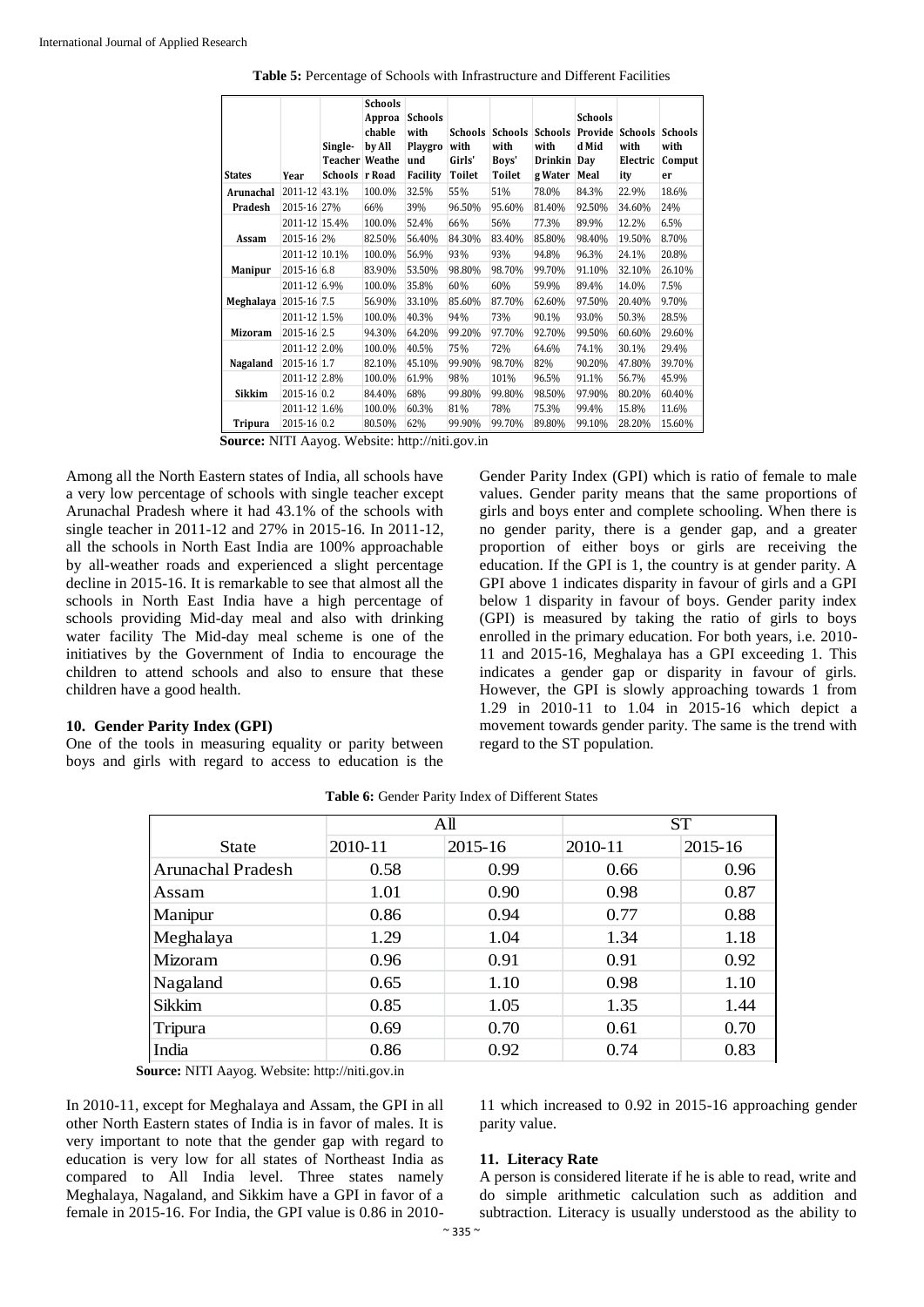read, write and the ability to do numerical calculations in written form. If a person is able to do these functions in any language then he is considered literate. In a country like India with a huge cultural and lingual diversity, language is not taken into consideration. A similar definition is used by different international bodies.

Literacy is the ability to identify, understand, interpret, create, communicate and compute, using printed and written materials associated with varying contexts. Literacy involves a continuum of learning in enabling individuals to achieve his or her goals, develop his or her knowledge and potential and participate fully in community and wider society. (UNESCO, 2013, p. 21)

In 2003, UNESCO gave the definition of literacy as:



**Fig 2:** Literacy Rates of Different North East India States and India **Source:** NITI Aayog. Website: http://niti.gov.in

The literacy rate of Meghalaya as per 2001 census is 63%. In 2011, the literacy rate is 74% which is slightly higher than the national level which is 73%. The literacy rate has increased considerably over the years. Among other states of North East India, Mizoram (91%) has the highest literacy rate followed by Tripura (87%) and these two states occupied the  $3<sup>rd</sup>$  rank and  $4<sup>th</sup>$  rank among all the states in India with Kerala (93.9%) occupying the  $1<sup>st</sup>$  rank (Census of India, 2011).

#### **12. Higher Education**

Higher education is of immense importance for the development of a country. Investment in higher education can bring about a huge potential gain for a country. The main constituents of higher education in India include college and university providing education ranging from general, vocational, professional and technical. In India, the university is usually set up either by an Act of Parliament or of a State Legislature. Colleges are affiliated to a university. India's higher education system is the world's third largest in terms of students, next to China and the United States. In future, India will be one of the largest education hubs (Sheikh, 2017). The growth of higher education in India has experienced a tremendous growth since its independence. Tables 7 analyze the college level education in Meghalaya and other states of North East India including India.

**Table 7:** Different College Indicators of Meghalaya, India and the Other NE States

| <b>State</b>         |             | <b>Average Enrolment</b><br>per College |             | College per lakh<br>population | <b>Number of College</b> |             |  |
|----------------------|-------------|-----------------------------------------|-------------|--------------------------------|--------------------------|-------------|--|
|                      | $2010 - 11$ | $2015 - 16$                             | $2010 - 11$ | $2015 - 16$                    | $2010 - 11$              | $2015 - 16$ |  |
| Arunachal<br>Pradesh | 1943        | 1356                                    | 11          | 17                             | 19                       | 28          |  |
| Assam                | 1009        | 942                                     | 13          | 15                             | 485                      | 539         |  |
| Manipur              | 1796        | 1070                                    | 23          | 30                             | 78                       | 87          |  |
| Meghalaya            | 1107        | 1087                                    | 16          | 18                             | 61                       | 63          |  |
| <b>Mizoram</b>       | 698         | 653                                     | 21          | 22                             | 29                       | 29          |  |
| Nagaland             | 766         | 416                                     | 20          | 26                             | 52                       | 65          |  |
| Sikkim               | 814         | 580                                     | 14          | 20                             | 11                       | 16          |  |
| Tripura              | 1086        | 1097                                    | 8           | 12                             | 36                       | 51          |  |
| India                | 700         | 721                                     | 23          | 28                             | 32974                    | 39071       |  |

**Source:** NITI Aayog. Website: http://niti.gov.in Source: NITI Aayog. Website: http://niti.gov.in

The total number of colleges in Meghalaya as of 2010-11 is 61 which increase only to 63 colleges in 2015-16. Again the availability college per lakh population is very low which is only 16 in 2010-11 and 18 in 2015-16. The average enrolment per college is 1107 students in 2010-11 and 1087

students in 2015-16. Among the states of North East India, Assam has the maximum number of colleges with a total of 539 colleges followed by Manipur with 87 colleges. The rate of increase in the number of colleges is very low in Meghalaya as well as in Sikkim and Mizoram. It can be seen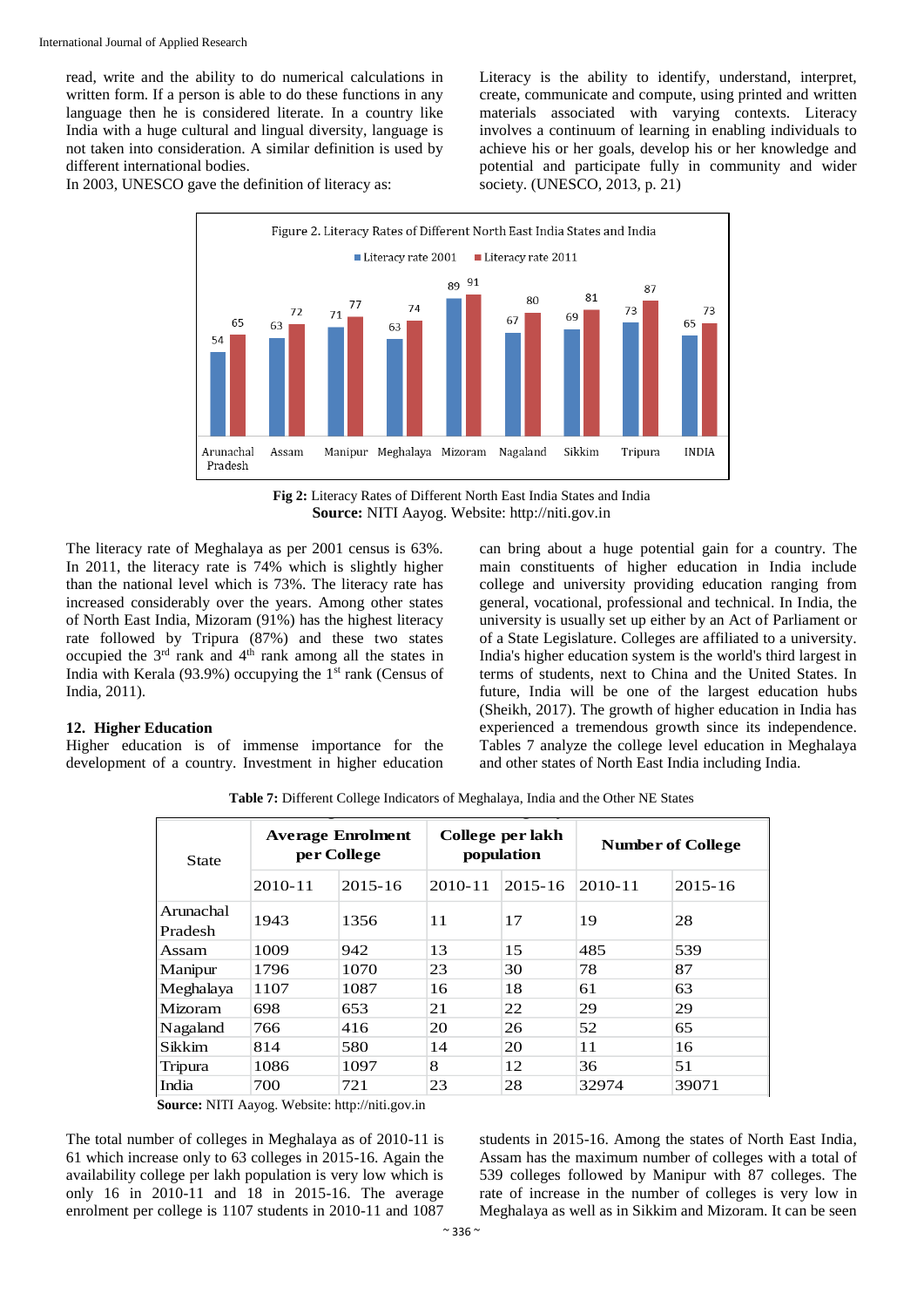that the average enrolment per college is high in the states of Meghalaya, Arunachal Pradesh, Manipur and Tripura as of 2015-16. The number of colleges is very less and more colleges need to be set up in the coming years to take care of the demand for colleges.

| State                | University<br>Central   | Central Open University | Institute of National<br>Importance | Others         | State Public University | Institute under State<br>Act<br>Legislature | State Open University | State Private University | State Private Open University | Deemed University<br>Government | Deemed University-<br>Government Aided | Deemed University-Private | <b>Grand Total</b> |
|----------------------|-------------------------|-------------------------|-------------------------------------|----------------|-------------------------|---------------------------------------------|-----------------------|--------------------------|-------------------------------|---------------------------------|----------------------------------------|---------------------------|--------------------|
| Arunachal<br>Pradesh | $\mathbf{1}$            | $\overline{0}$          | $\mathbf{1}$                        | $\overline{0}$ | $\theta$                | $\mathbf{0}$                                | $\overline{0}$        | 5                        | 1                             | 1                               | $\mathbf{0}$                           | $\boldsymbol{0}$          | 9                  |
| Assam                | $\overline{\mathbf{c}}$ | $\overline{0}$          | $\overline{\mathbf{c}}$             | $\mathbf{1}$   | 11                      | $\mathbf{0}$                                | 1                     | $\overline{\mathcal{L}}$ | $\boldsymbol{0}$              | $\overline{0}$                  | $\overline{0}$                         | $\mathbf{0}$              | 21                 |
| Manipur              | $\overline{c}$          | $\mathbf{0}$            | $\,1$                               | 1              | $\boldsymbol{0}$        | $\mathbf{0}$                                | $\mathbf{0}$          | $\mathbf{0}$             | $\boldsymbol{0}$              | $\boldsymbol{0}$                | $\mathbf{0}$                           | $\mathbf{0}$              | $\overline{4}$     |
| Meghalaya            | $\mathbf 1$             | $\overline{0}$          | $\overline{1}$                      | $\overline{0}$ | $\mathbf{0}$            | $\overline{0}$                              | $\overline{0}$        | 8                        | $\overline{0}$                | $\boldsymbol{0}$                | $\overline{0}$                         | $\overline{0}$            | $\frac{10}{3}$     |
| Mizoram              | $\,1$                   | $\mathbf{0}$            | $\mathbf{1}$                        | $\overline{0}$ | $\boldsymbol{0}$        | $\overline{0}$                              | $\overline{0}$        | $\mathbf{1}$             | $\boldsymbol{0}$              | $\boldsymbol{0}$                | $\boldsymbol{0}$                       | $\mathbf{0}$              |                    |
| Nagaland             | $\,1$                   | $\mathbf{0}$            | $\,$ $\,$                           | $\mathbf{0}$   | $\mathbf{0}$            | $\mathbf{0}$                                | $\boldsymbol{0}$      | $\overline{c}$           | $\boldsymbol{0}$              | $\boldsymbol{0}$                | $\boldsymbol{0}$                       | $\mathbf{0}$              | $\overline{4}$     |
| Sikkim               | $\mathbf{1}$            | $\overline{0}$          | $\overline{1}$                      | $\overline{0}$ | $\mathbf{0}$            | $\overline{0}$                              | $\overline{0}$        | 5                        | $\overline{0}$                | $\overline{0}$                  | $\overline{0}$                         | $\overline{0}$            | $\overline{7}$     |
| Tripura              | $\mathbf{1}$            | $\mathbf{0}$            | $\,1$                               | $\overline{0}$ | $\mathbf{0}$            | $\boldsymbol{0}$                            | $\overline{0}$        | 1                        | $\boldsymbol{0}$              | $\overline{0}$                  | $\mathbf{0}$                           | $\overline{0}$            | 3                  |
| All India            | 43                      | $\mathbf{1}$            | 75                                  | 13             | 329                     | 5                                           | 13                    | 197                      | $\mathbf 1$                   | 32                              | 11                                     | 79                        | 799                |

**Table 8:** Number of Universities in Meghalaya & Other NE States.

**Source:** Ministry of Human Resource Development. Website: http://mhrd.gov.in Source: Ministry of Human Resource Development. Website: http://mhrd.gov.in.

From table 8, it can be seen that among the North Eastern states, Meghalaya has 10 universities and Assam has the maximum number of universities with 21 universities. Out of 10 universities, 2 universities are run by the government and the other 8 universities are state private universities. Of the two government-run universities, one is a Central University i.e. North Eastern Hill University and another one is the Indian Institute of Management (IIM) which is an institute of National importance. Although Meghalaya has a total number of 10 universities when compared to the number of students, it still needs more universities to meet the demand. This shortage in the supply of university is tackle by the private sector. Meghalaya has the largest number of State Private University compared to other states of North East India. The reason behind this growth of private university can be attributed to the large inflow of students from other states. Meghalaya is regarded as an educational hub for the other states of North East India. Some private universities do not provide quality education and are mostly established with a profit motive which has greatly affected the education system. The CMJ University located in Shillong was shut down in 2013 for awarding fake Ph.D. certificates to about 4000 candidates for a sum of Rs. 2 to 5 lakh each ("Fake Theses Seized from CMJ Office", 2013). Many students were affected by it as different bachelors and masters certificate awarded by this institution was regarded invalid ("Thousands of Chandra Mohan Jha University degrees to be invalid", 2014). The government must impose strict laws and regulations for setting up the private institution and it should see that these institutions serve the purpose of providing quality education to the masses and do not run purely on the basis of profit motive.

**Table 9:** Student Enrolment at Various Level of Education in North East India

| State     | Year        | Ph.D.    |                |       | M.Phil. Post Graduate Under Graduate PG Diploma Diploma |      |       | <b>Grand Total</b> |
|-----------|-------------|----------|----------------|-------|---------------------------------------------------------|------|-------|--------------------|
| Arunachal | 2010-11     | 1051     | 43             | 4646  | 33401                                                   | 87   | 7689  | 46917              |
| Pradesh   | $2015 - 16$ | 498      | 111            | 7568  | 35889                                                   | 213  | 1766  | 46452              |
|           | 2010-11     | 1807     | 89             | 33332 | 457914                                                  | 2595 | 5050  | 503238             |
| Assam     | 2015-16     | 3874     | 214            | 79553 | 464621                                                  | 2957 | 11608 | 570955             |
|           | 2010-11     | 862      | 7              | 5603  | 116613                                                  | 153  | 218   | 123497             |
| Manipur   | 2015-16     | 618      | 14             | 7499  | 89810                                                   | 346  | 922   | 99340              |
|           | 2010-11     | 766      | 56             | 4638  | 56867                                                   | 185  | 1714  | 65282              |
| Meghalaya | 2015-16     | 810      | 203            | 9016  | 59854                                                   | 193  | 1312  | 71567              |
|           | 2010-11     | 63       | 35             | 3341  | 24627                                                   | 75   | 1705  | 29846              |
| Mizoram   | 2015-16     | 555      | 124            | 3651  | 23195                                                   | 34   | 3815  | 31463              |
|           | 2010-11     | 157      | 12             | 10475 | 44001                                                   | 279  | 1422  | 56389              |
| Nagaland  | 2015-16     | 161      | $\Omega$       | 5818  | 29241                                                   | 101  | 1560  | 36892              |
|           | 2010-11     | $\Omega$ | $\Omega$       | 4941  | 12953                                                   | 17   | 904   | 19005              |
| Sikkim    | 2015-16     | 58       | 142            | 10428 | 17007                                                   | 36   | 1219  | 29550              |
|           | 2010-11     | 111      | 0              | 14161 | 45913                                                   | 231  | 3434  | 64172              |
| Tripura   | 2015-16     | 472      | $\overline{0}$ | 8447  | 60955                                                   | 144  | 3408  | 74035              |

**Source:** NITI Aayog. Website: http://niti.gov.in Source: NITI Aayog. Website: http://niti.gov.in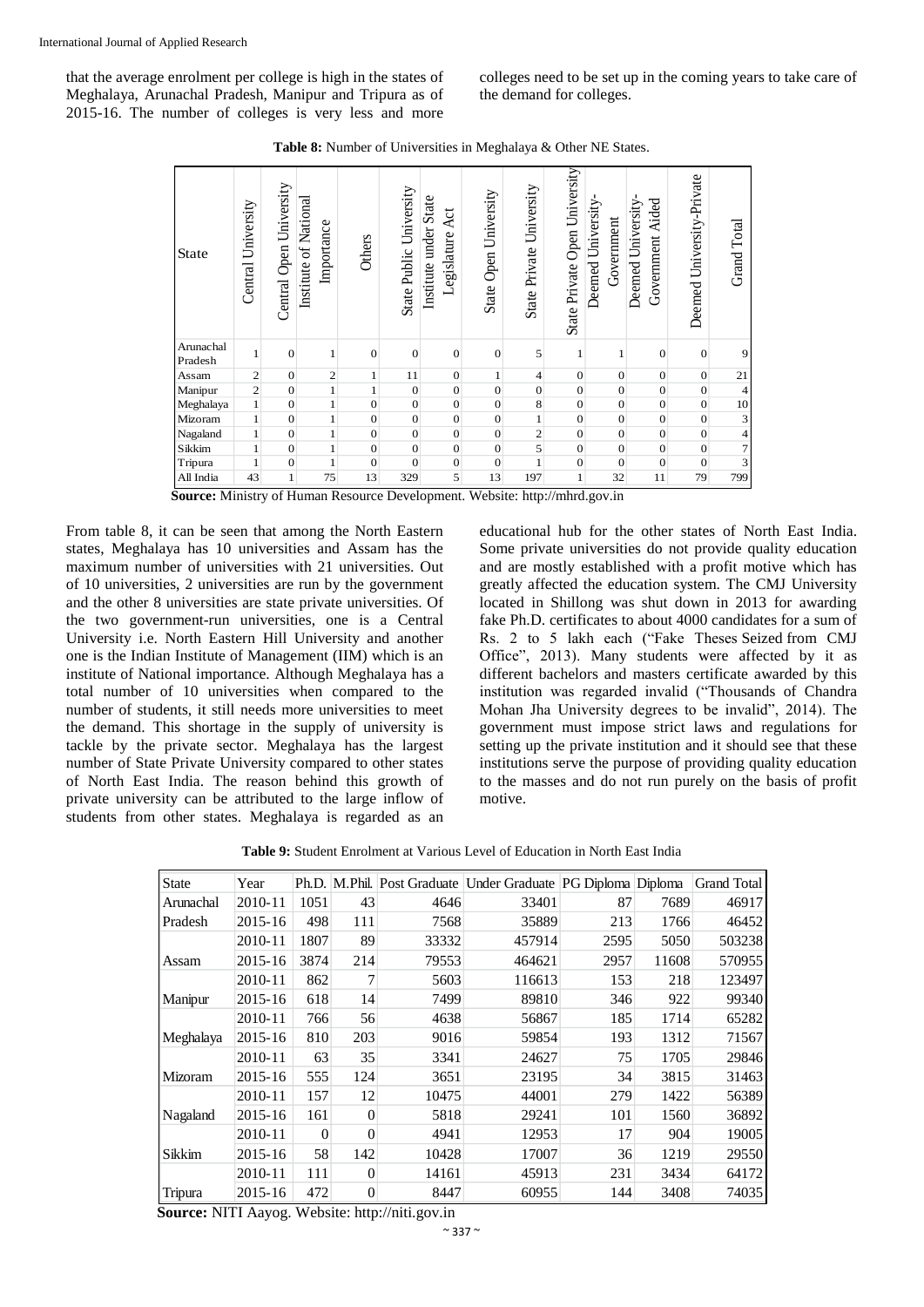Table 9 examines the enrolment of students at the different level of education. It can be seen that the number of enrolment in higher education in Meghalaya is showing an increasing trend wherein 2010-11, the total enrolment is 65282 students and it increases to 71,567 students in 2015- 16. A maximum number of students is enrolled in the Under Graduate level and Post Graduate level. Out of the total number of students enrolled in 2015-16, 83.63% are Under Graduate states and 12.60% are Post Graduate students. The enrolment in the Post-Graduate level is very less due to the fact that a very few numbers of the university are available in Meghalaya compared to the number of students. Assam, Manipur, and Meghalaya have the maximum number of enrolment in both years i.e. 2010-11 and 2015-16 as compared to other states of North East India. Assam, Manipur, and Meghalaya have the maximum number of enrolment at the Ph.D. level as of 2015-16. The government and the private agency have to play an immense role in establishing an additional number of colleges and universities so that the students have access to higher education.

#### **13. Conclusion**

In conclusion, we can say that the education system in Meghalaya needs improvement and reconstruction to a great extent. The government has played a huge role in providing education to the masses both at the primary level, upper primary and higher education level. The expenditure of the government has experienced an increasing trend over the years. The total expenditure on education by the education department and other departments both by the centre and as well as the states as a percentage of GDP was 3.68% in 2001-02 which increases to 3.95% in 2009-10 and further to 4.29% as of 2012-13 (BE) (Ministry of Human Resource Development, 2014). The achievement in terms of education has immensely increased over the years no doubt. The literacy rate has increased steadily from 63% in 2001 to 74% as of 2011. The number of enrolment at the primary, upper primary, secondary and higher education level has also increased over the years. A large number of students now are having access to education as compared to earlier years. This is the result of several programs that have been introduced by the government for providing education. However, the success of these programs is limited by loopholes in the implementation process. There is rampant corruption in the education system. Misuse of school funds as well as recruitment of relatives and friends as teacher is not uncommon. There is a market in public employment in India, where positions can be bought by means of social connections and bribes (Bajpai and Goyal, 2004). The involvement of politics in education has severely affected education system leading to corruption and education scams ("HC scraps teachers appointment in 2008-09 in Meghalaya", 2017). The number of colleges and universities in Meghalaya is quite less compared to the number of students. The government and private agency have to established additional number of colleges and universities so that the students have excess to higher education.

## **14. References**

1. Bajpai, N, Goyal S. Primary Education in India: Quality and Coverage Issues. Center on Globalization and Sustainable Development, CGSD Working Paper No. 11, 2004.

https://academiccommons.columbia.edu/catalog/ac:188 175. [May 11, 2018]

- 2. Bhatia K, Dash MK. A demand of value based higher education system in India: A comparative study. Journal of Public Administration and Policy Research. 2010; 3(5):156-171. http://www.academicjournals.org/jpapr. [April 29, 2018].
- 3. Chahal M. Higher Education in India: Emerging Issues, Challenges, and Suggestions. International Journal of Business Quantitative Economics and Applied Management Research. 2015; 1(11):67-74. http://ijbemr.com/wpcontent/uploads/2015/05/Higher\_Education\_in\_India\_E merging\_Issues\_Challenges\_and\_Suggestions.pdf. [April 29, 2018].
- 4. Chandrappa. Right To Education Act (Rte) -Elementary Education: Backbone of The Education System. International Journal of Advancement in Education and Social Sciences. 2014; 2(1):16-20. http://www.irosss.org/ojs/index.php/IJAESS/article/do wnload/283/95. [May 9, 2018].
- 5. Gakhar K, Kour H. Scenario of Present Education System: A Comparative Study of Haryana and Its Neighbouring States. International Journal of Social Science & Interdisciplinary Research. 2012; 1:8. https://righttoeducation.in/sites/default/files/9.pdf. [April 29, 2018].
- 6. Joshi KM, Ahir KV. Indian Higher Education: Some Reflections. Intellectual Economics, 2013; 7:1(15):42- 53. tp://docplayer.net/52885806-Indian-highereducation-some-reflections.html. [April 29, 2018].
- 7. Goyal S, Pandey P. How Do Government and Private Schools Differ? Findings from Two Large Indian States. South Asia human development sector series No. 30. World Bank, Washington, DC, 2009. https://openknowledge.worldbank.org/handle/10986/17 962. [May 9, 2018].
- 8. Hill S, Chalaux T. Improving Access and Quality in the Indian Education System, OECD Economics Department Working Papers, No. 885, OECD Publishing, Paris, 2011. http://dx.doi.org/10.1787/5kg83k687ng7-en.

9. Lal M. The Challenges for India's Education System. The Royal Institute of International Affairs, 2005. Retrieved from: http://marielall.com/wp/wpcontent/uploads/Chatham-house-indiaeducation.pdf. [April 29, 2018].

- 10. Mohan Gautam *et al*. Education System in Modern India. International Journal of Scientific Research and Education. 2016; 4(1):4876-487. doi: http://dx.doi.org/10.18535/ijsre/v4i01.16.
- 11. Sheikh YA. Higher Education in India: Challenges and Opportunities. Journal of Education and Practice. 2017; 8:1. https://files.eric.ed.gov/fulltext/EJ1131773.pdf. [April 29, 2018].
- 12. Census of India. Office of the Registrar General & Census Commissioner, India (ORGI). Census of India, 2011. http://censusindia.gov.in/.
- 13. Government of India. Ministry of Human Resource Development. http:// mhrd.gov.in.
- 14. NITI Aayog. http://niti.gov.in/.
- 15. Open Government Data (OGD) Platform India. https://data.gov.in/.